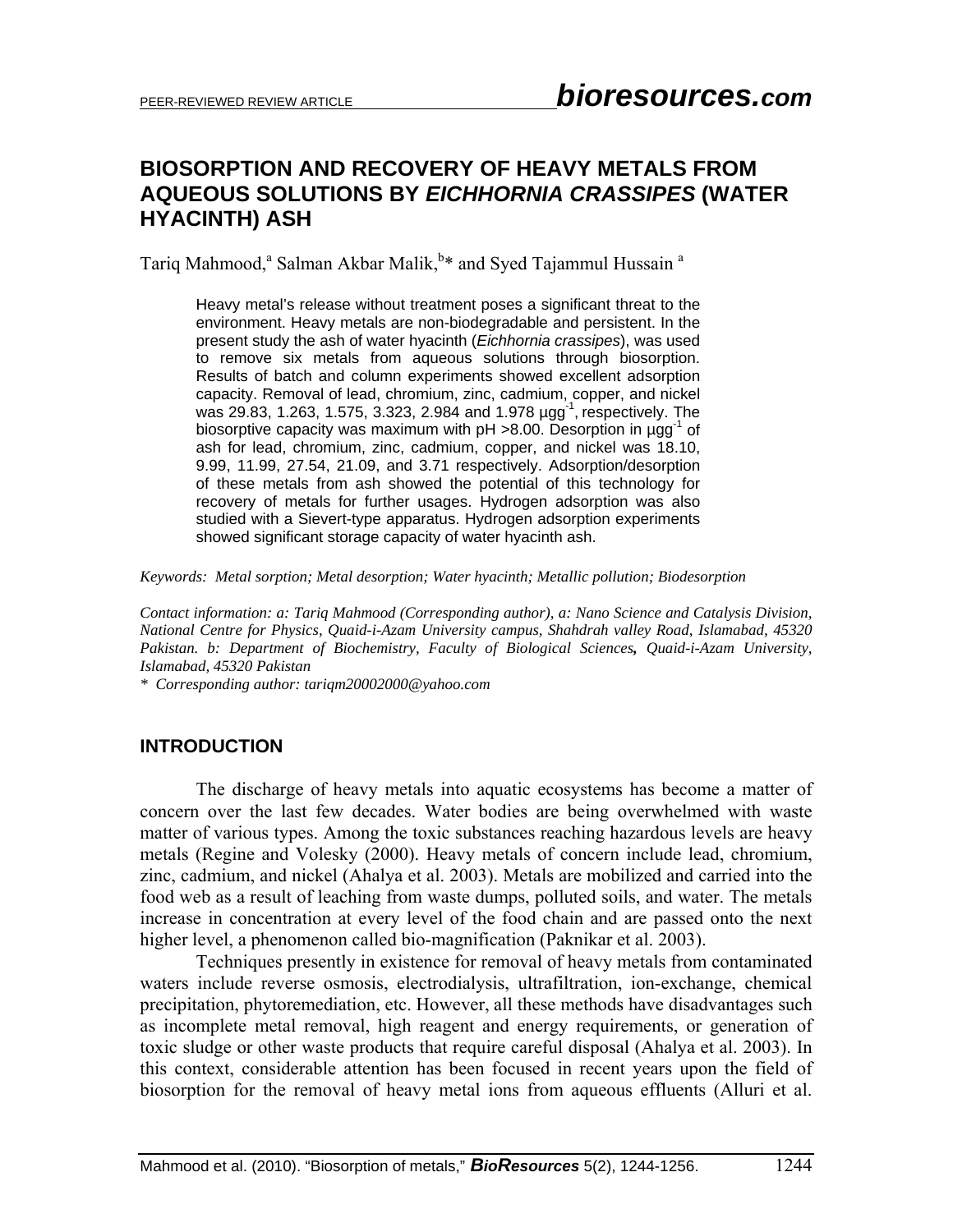2007). The process of heavy metal removal by biological materials is known as biosorption. Biosorption can be defined as "a non-directed physicochemical interaction that may occur between metal/radionuclide species and biomass" (Ahalya et al. 2003). The biosorption process involves a solid phase (sorbent or biosorbent; usually a biological material) and a liquid phase (solvent, normally water) containing a dissolved species to be sorbed (sorbate, metal ion). Due to higher affinity of the sorbent for the sorbate species, the latter is attracted and bound with different mechanisms. The process continues until equilibrium is established between the amount of solid-bound sorbate species and its portion remaining in the solution.

 While there is a preponderance of solute (sorbate) molecules in the solution, there are none in the sorbent particle to start with. This imbalance between the two phases creates a driving force for the solute species. The heavy metals adsorb on the surface of biomass; thus, the biosorbent becomes enriched with metal ions. Mechanisms involved in biosorption can be classified taking into account various criteria based on cell metabolism, they are classified as metabolism-dependent and non-metabolism dependent, while based on location of the sorbate species it can be classified as extra cellular accumulation/precipitation, as cell surface sorption/precipitation, or as intracellular accumulation. The adsorbed ions are transported across the membrane by the same mechanism through which metabolically important ions such as potassium, magnesium, and sodium are conveyed. These mechanisms comprise (i) physical adsorption e.g. electrostatic interaction, which has been demonstrated to be responsible for copper biosorption by bacterium *Zooglea ramigera* and alga *Chorella vulgaris* (Ahalya et al. 2003), (ii) ion exchange e.g., biosorption of copper by fungi *Ganoderma lucidium* and *Asperigillus niger* (Alluri et al. 2007), or (iii) complexation e.g. biosorption of copper by *C. vulgaris* and *Z. ramigera*, which takes place through both adsorption and formation of co-ordinate bonds between metals and amino or carboxyl groups of cell walls (Ahalya et al. 2003).

 Pretreatment and immobilization are done to increase the efficiency of the metal uptake. The adsorbed metal is removed by a desorption process, and the biosorbent can be reused for further treatments. While choosing the biomass for metal biosorption, its origin is a major factor to be taken into account. Fast-growing plants that are specifically cultivated for biosorption purposes (e.g. weeds) (Regine and Volesky 2000) can be used as biosorbents. Apart from the microbial sources even agricultural products such as wool, rice, straw, coconut husks, peat moss, exhausted coffee (Dakiky et al. 2002), waste tea (Ahluwalia and Goyal 2005), as well as weeds have been tested for metal biosorption with encouraging results (Regine and Volesky 2000; Shawky et al. 2005). Verma et al. (2008) studied ion exchange during the metal biosorption of Cd, Ni, Cu, Cr, Zn, and Pb by using dried mass of hyacinth for biosorption because of their relatively small size and large surface area. This feature offers a convenient basis for the production of biosorbent particles suitable for sorption process. They contain many polyfunctional metal-binding sites for both cationic and anionic metal complexes. Potential metal cation-binding sites of algal cell components include carboxyl, amine, imidazole, phosphate, sulphate, sulfhydryl, hydroxyl, and chemical functional groups contained in cell proteins and sugars (Alluri et al. 2007).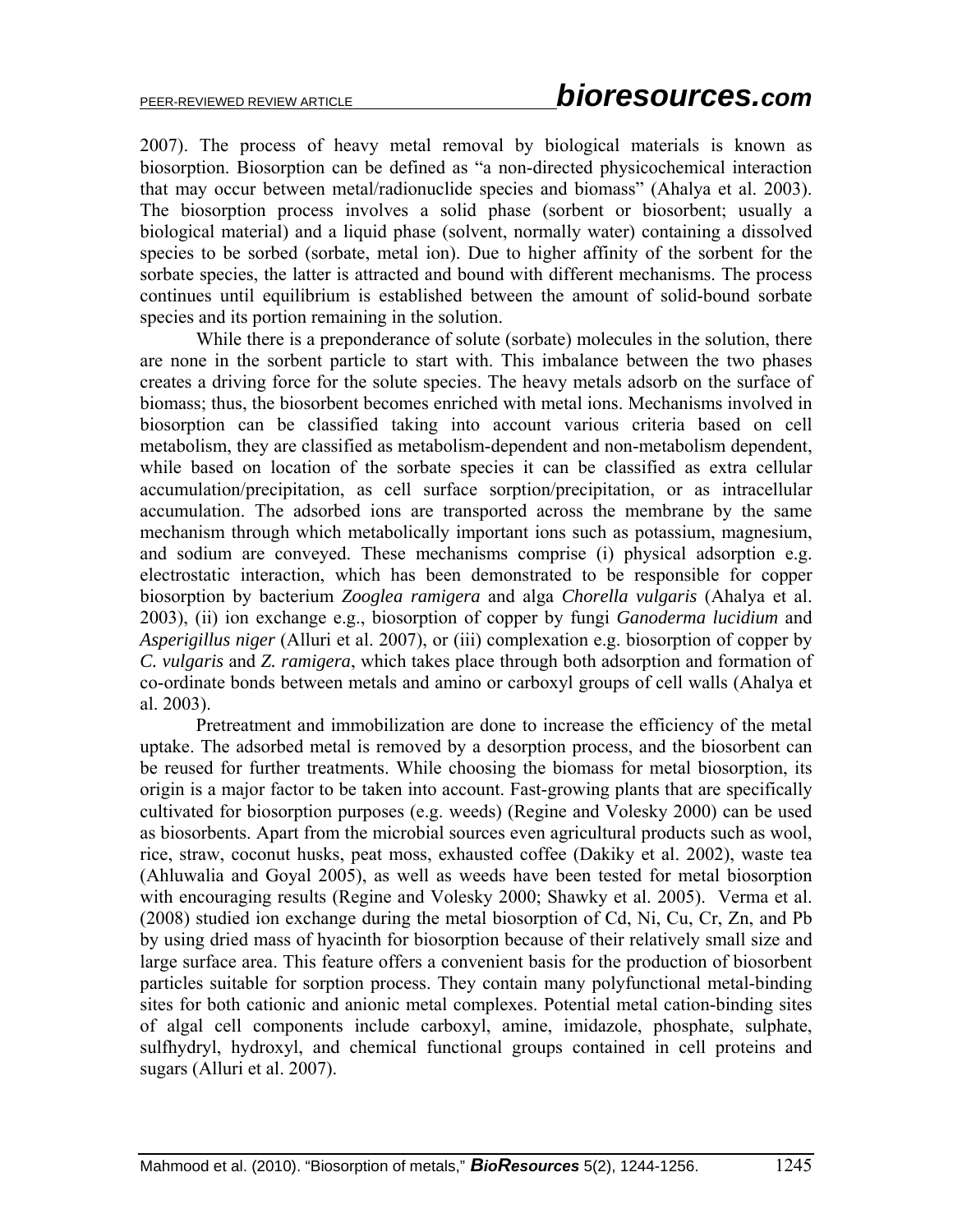The regeneration of the biosorbent may be crucially important for keeping the process cost down and in opening the possibility of recovering the metals extracted from the liquid phase. For this purpose it is desirable to desorb the sorbed metals and to regenerate the biosorbent material for another cycle of application. The desorption process should yield the metals in a concentrated form, and it should restore the biosorbent close to the original state for effective reuse with undiminished metal uptake and no physical changes or damages to the biomass. Dilute mineral acids  $(HCl, H<sub>2</sub>SO<sub>4</sub>)$ , and  $HNO<sub>3</sub>$ ) have been used for the removal of metals from biomass (Ahalya et al. 2003). For adsorption and desorption, Langmuir isotherm represents the equilibrium distribution of metal ions between the solid and liquid phases (Ahmed and El-Gendy 2008).

The  $Cr^{6+}$  biosorption onto guava seeds for removal from aqueous solutions was studied by Abdelwahab et al. (2007). It was found that external diffusion to the guava seeds' surfaces and intera-particle diffusion are both involved in the sorption process. Some studies involving live plants of water hyacinth showed that it can absorb or adsorb  $\text{Zn}^{2+}$ , Cd<sup>2+</sup> (Karkhanis et al. 2006; Hasan et al. 2007), Hg<sup>2+</sup> (Skinner et al. 2007), Cr<sup>6+</sup>, and  $Cu^{2+}$  (Karkhanis et al. 2006). The nonliving roots of water hyacinth have the ability to accumulate relatively large amounts of uranium from aquatic solution, depending upon pH, initial uranium concentration, contact time, and weight of the roots (Shawky et al. 2005). Hydrogen adsorption is commonly studied with a Sievert-type apparatus (Checchetto et al. 2004). In the present study, the ash of water hyacinth (*Eichhornia crassipes*) plant, which is an abundantly available agro waste in tropical countries such as in the Indo-pak subcontinent was used for the removal of  $Ni^{2+}$ ,  $Zn^{2+}$ ,  $Cd^{2+}$ ,  $Pb^{2+}$ ,  $Cr^{6+}$ , and  $Cu<sup>2+</sup>$  from aqueous solutions. In present work, we are reporting their removal by adsorption onto the ash of water hyacinth (*Eichhornia crassipes*). To make these metals reusable, 3M HNO<sub>3</sub> was used to promote desorption from the ash. These plants grow wild in Taxila, district Rawalpindi, Pakistan. The maximum removals from solutions of these metals (when range given was 4.01-29.94 µg/mL) were investigated.

### **EXPERIMENTAL**

Five samples of wildly grown water hyacinth (*Eichhornia crassipes*) plants were collected from various locations. These were washed carefully, air-dried, oven dried by procedure already documented (Badr-Uz-Zaman et al. 2002; Shawky et al. 2005), and burnt at  $220^{\circ}$  C in an electric muffle furnace to obtain ash. Their normal, total, and average fresh weight, dry weight, weight of ash, and weight of ash as percentage of fresh weight were calculated and recorded. The ash was ground and mixed in order to obtain a composite sample. The pulverized ash had a high surface area. The ash was pretreated with deionized water in order to remove already present soluble metal ions (Alluri *et al.* 2007).

 The X-ray diffraction pattern of the ash particles powders was collected with a PANalytical, Netherlands, diffractometer (Model  $3040/60$  X<sup>1</sup> pert PRO) equipped with a Cu Kα radiation source following the procedure given by Niasari et al. (2007). Stock solutions of all metals were prepared by a standard procedure. Different concentrations ranging from 5 to 30  $\mu$ g of metal mL<sup>-1</sup> were prepared as described by others (Hasany et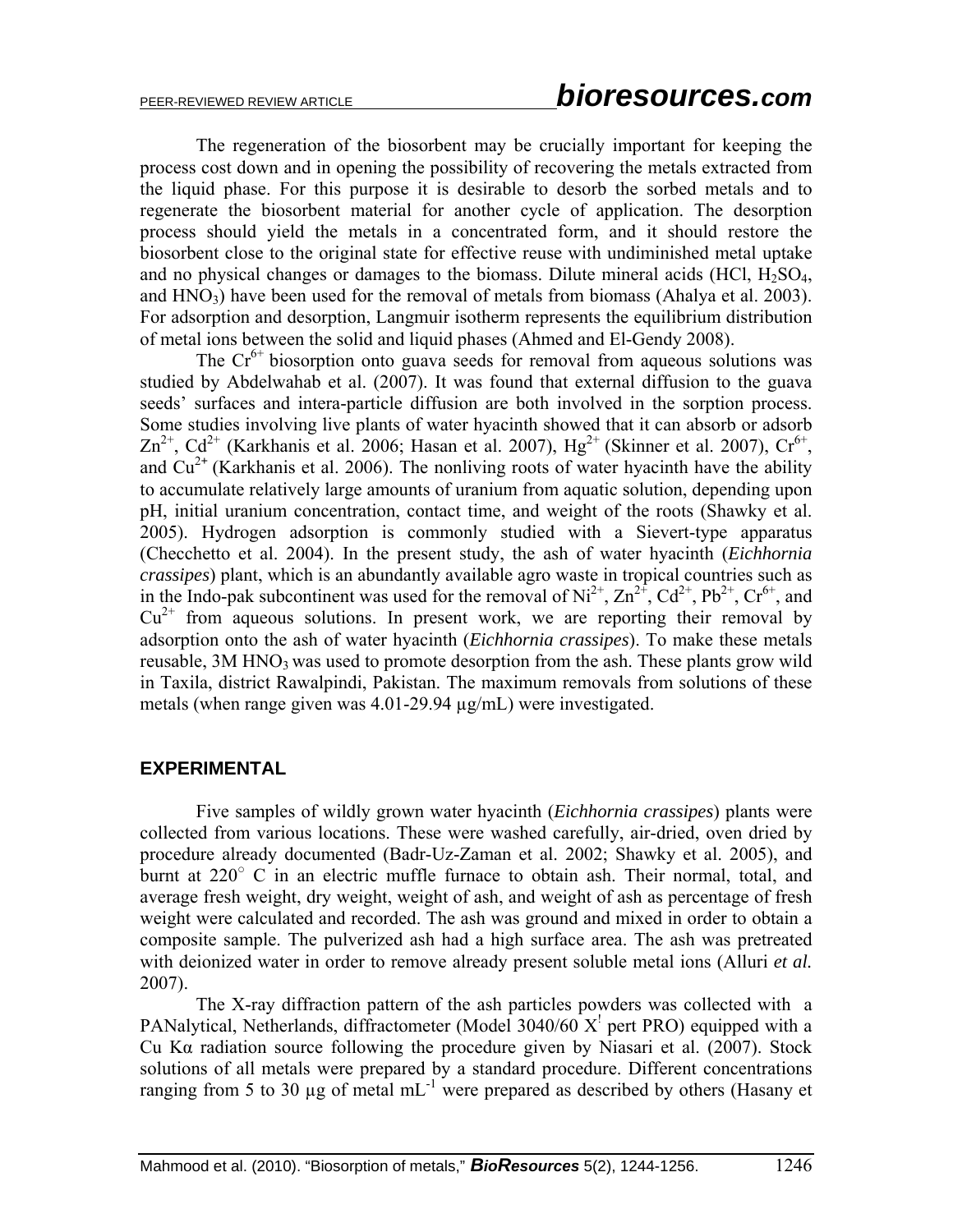al. 1997; Shawky et al. 2005). The pH values of stock solutions were noted by pH meter (Orion USA made model SA 720) and kept at constant, acidic levels in order to see the effect of biosorbent under the same set of conditions. The pH of  $Ni^{2+}$ ,  $Zn^{2+}$ ,  $Cd^{2+}$ ,  $Pb^{2+}$ ,  $Cr^{6+}$ , and  $Cu^{2+}$  stock solutions was kept at 6.54, 6.49, 1.58, 4.95, 6.49, and 4.77, respectively. For this purpose  $\text{Na}_2\text{CO}_3/\text{HNO}_3$  was used for solution of lead,  $\text{Na}_2\text{CO}_3/\text{HCl}$ for  $Cd^{2+}$ , and  $Na_2CO_3/H_2SO_4$  was used for  $Ni^{2+}$ ,  $Cu^{2+}$ ,  $Cr^{2+}$ , and  $Zn^{2+}$  (Shawky et al. 2005).

 In the batch method (Rauf et al. 1999; Shawky et al. 2005), 10 g ash was used for the adsorption of  $Cd^{2+}$ ,  $Pb^{2+}$ , and  $Cu^{2+}$  from solutions. At 25° C, 100 mL solutions were used. The triplicate solutions of  $Cd^{2+}$ ,  $Pb^{2+}$  and  $Cu^{2+}$  with 10 g ash after shaking for 30 minutes were left for 24 hours undisturbed. The next day these were filtered. The metal content of leachate/filtrate was measured by atomic absorption spectrophotometry (AAS) with a GBC-932 Plus instrument. The quantity of metal already present in ash was measured by AAS by using the procedure of Ryan et al. (2001).

For desorption studies,  $3M$  HNO<sub>3</sub> solutions were prepared by the procedure described in a previous study (Jeffery et al. 1989). The  $100$  mL  $HNO<sub>3</sub>$  solution in triplicate samples was mixed with metal adsorbent (already metal containing water hyacinth ash). These ash samples were magnetically stirred for 30 minutes and left undisturbed for 24 hours. The solutions were filtered on the next day. The concentration of metal ions was measured by AAS as mentioned above. The percentage recovery and desorption in microgram per gram of ash was computed by the documented procedure (Tan 2007).

A column method was applied for the adsorption and desorption of nickel  $(Ni^{2+})$ , zinc  $(Zn^{2+})$ , and chromium  $(Cr^{6+})$ . Samples with 10 gram ash were used in each column prepared with Pyrex glass tubes. The average length of the column was 43 cm, the volume of the column was  $36 \text{ cm}^3$ , and the packing density of the column was 0.414g/cm<sup>3</sup>. The average temperature of the laboratory was  $25^{\circ}$ C for all experiments. Time of flow of solution through column was 24 hours, and the average volume of metal stock solutions was 100 mL. The quantity of metal already present in ash was measured by AAS, using procedure of Ryan et al. (2001). The concentrations of the metal ions in the known solutions and in the leachate were determined with the atomic absorption spectrophotometer. The quantity of metal adsorbed was denoted in  $\mu$ g of metal in g<sup>-1</sup> of ash. The percentage adsorption of metal was also calculated (Hasany et al. 1997; Shawky et al. 2005; Tan 2007). The metal biosorption capacity of ash of water hyacinth plant was calculated (Tan et al. 2007; Ahmed and El-Gendy 2008)

For desorption of metals  $3M HNO<sub>3</sub>$  solutions were used (Ahalya et al. 2003; Alluri et al. 2007). This nitric acid before use and after leaching from metal containing ash was analyzed by AAS. The quantity of these metals in µg desorbed per gram of ash of water hyacinth and the percentage desorption of metal was also calculated (Shawky et al. 2005). The metal desorption capacity was calculated (Shawky et al. 2005; Tan et al. 2007; Ahmed and El-Gendy 2008). For the column study,  $100mL$  3M HNO<sub>3</sub> solutions were passed through glass columns, and desorption of nickel  $(Ni^{2+})$ , zinc  $(Zn^{2+})$ , and chromium  $(Cr^{6+})$  was calculated as described above. A sample of ash (0.25g) was taken in a Sievert-type apparatus for the study of hydrogen storage in ash of water hyacinth (Checchetto et al. 2004). The apparatus was evacuated up to  $10^{-1}$  bar at 300°C. The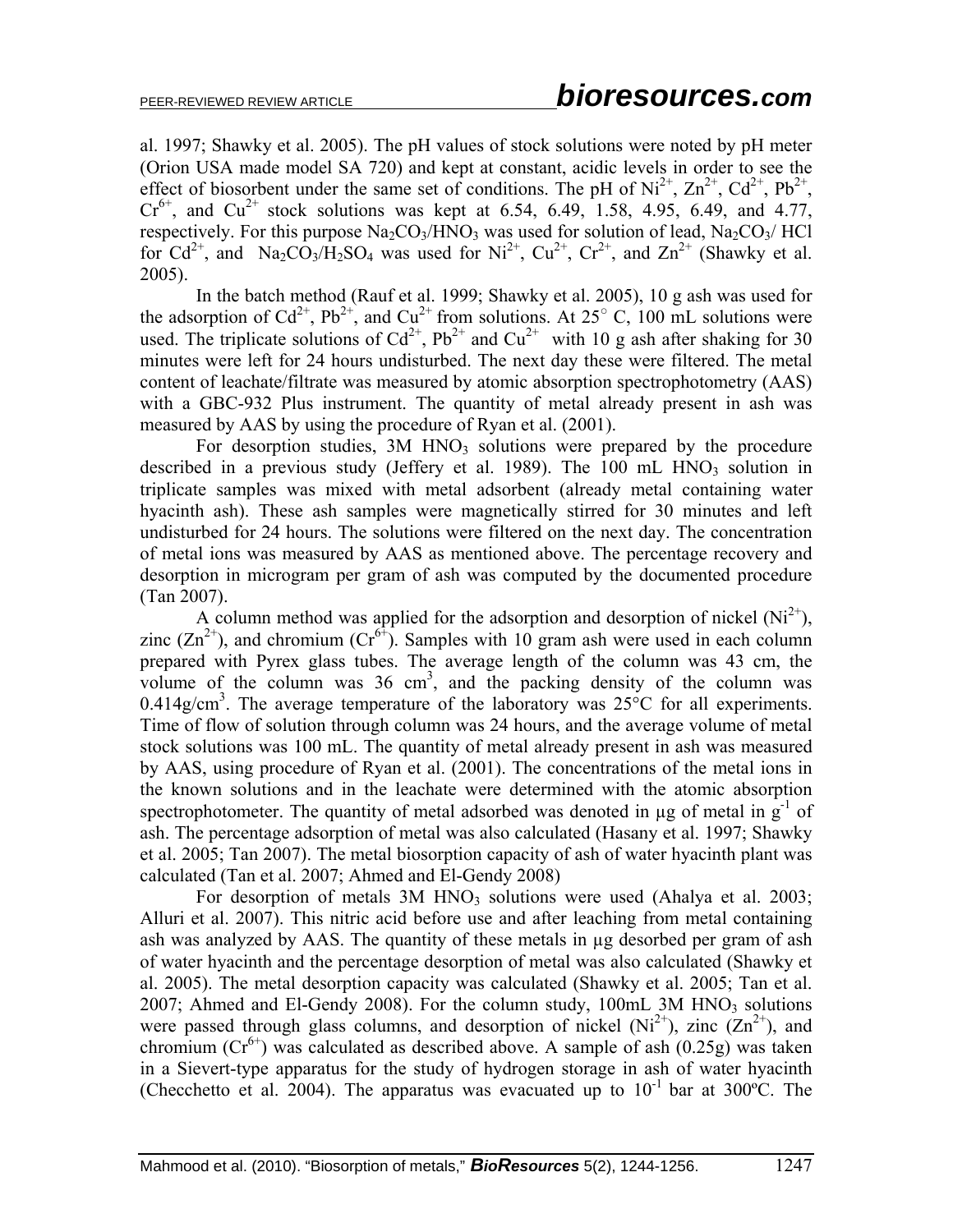sample was activated at  $250^{\circ}$ C at  $10^{-1}$  bar pressure. At different temperatures and pressures the hydrogen adsorption weight percentage was noted, and the results are given in Table 6 and Fig. 3.

### **RESULTS AND DISCUSSION**

In the present work we are reporting  $Ni^{2+}$ ,  $Zn^{2+}$ ,  $Cd^{2+}$ ,  $Pb^{2+}$ ,  $Cr^{6+}$ , and  $Cu^{2+}$ adsorption onto the ash of the water hyacinth (*Eichhornia crassipes*) plant, wildly grown in Taxila, Pakistan. The maximum removal from solutions of these metals was investigated. In our experiment the main purpose was to remove metallic pollutants from waste water by using Taxilian water hyacinth ash. Fresh weight, dry weight, moisture content, ash content and crude fibre content for five samples of water hyacinth were assessed. The results show 59.2  $\pm$ 14.63 g fresh weights, 4.8  $\pm$ 1.16 g dry weights, 3.6  $\pm$ 1.0 g of ash, and  $90.8 \pm 0.40$  percentage moisture of fresh weight. Drv plants contain  $77 \pm 10$  $2\%$  ash and  $1.4 \pm 0.48\%$  crude fibres. The concentrations of metals in water hyacinth ash were measured by AAS.

The results of  $Ni^{2+}$ ,  $Zn^{2+}$ ,  $Cd^{2+}$ ,  $Pb^{2+}$ ,  $Cr^{6+}$ , and  $Cu^{2+}$  adsorption experiments are summarized in Table 1. It describes metal concentration in  $\mu$ g mL $^{-1}$ ,  $\mu$ g 100 mL $^{-1}$  of stock solution and adsorption capacity in  $\mu$ g g<sup>-1</sup> of plant ash. It shows that metal adsorption capacity plant ash was high when  $30 \mu g$  ml<sup>-1</sup> of stock solution were used. Adsorption was found in the following order for batch method  $Cu = Pb > Zn$ , while for the column method it was  $Zn > Ni > Cr$ . This ordering may be due to physical adsorption as a result of Van der Waals forces between metal ions and ash particles. Ash contains negatively charged carbon particles, and metal ions are positively charged. Heavy metal's particles generally show higher adsorption capacity compared to lighter metals (Alluri et al. 2007). Matai and Bagchi, (1980) reported that the ash of water hyacinth contains oxides of Na, K, Ca, and Mg. This idea is supported by Fig 1 (XRD spectrum for ash particles). The XRD spectrum shows several sharp peaks of various oxides including Ca, Mg, K, Na, Al, Fe, and Si. These oxides are basic or amphoteric. Upon their reaction with water, they produce hydroxides. The pH of ash is increased due to the formation of these hydroxides. The following insoluble hydroxides are formed:  $Ni^{2+}$ ,  $Zn^{2+}$ ,  $Cd^{2+}$ ,  $Pb^{2+}$ ,  $Cr^{6+}$ , and  $Cu^{2+}$ , and due to low Ksp (constant for solubility product) these are precipitated. Precipitation or co-precipitation is also cause of adsorption onto ash of these metals.

 Based on the spontaneous nature of the sorption process, it is possible that mechanism of sorption may be ion exchange in nature. The most important components in the plant's ash (Fig. 1) are oxides/hydroxides of Ca, Mg, K, Na, Al, Fe, and Si. These underlie phenomena such as adhesion, precipitation, co-precipitation, sequential precipitation, surface precipitation, and adsorption (Vengaris et al. 2001; Gupta and Krishna 2008). Van der Waals forces may be responsible for physical adsorption, while precipitation and ion-exchange may be responsible for chemi-sorption (Alluri et al. 2007). The pretreatment of ash with deionized water and adsorption results have also been verified by recent studies (Zhang et al. 2009). The deionized water may remove soluble ions and create sites for attachment of metal ions.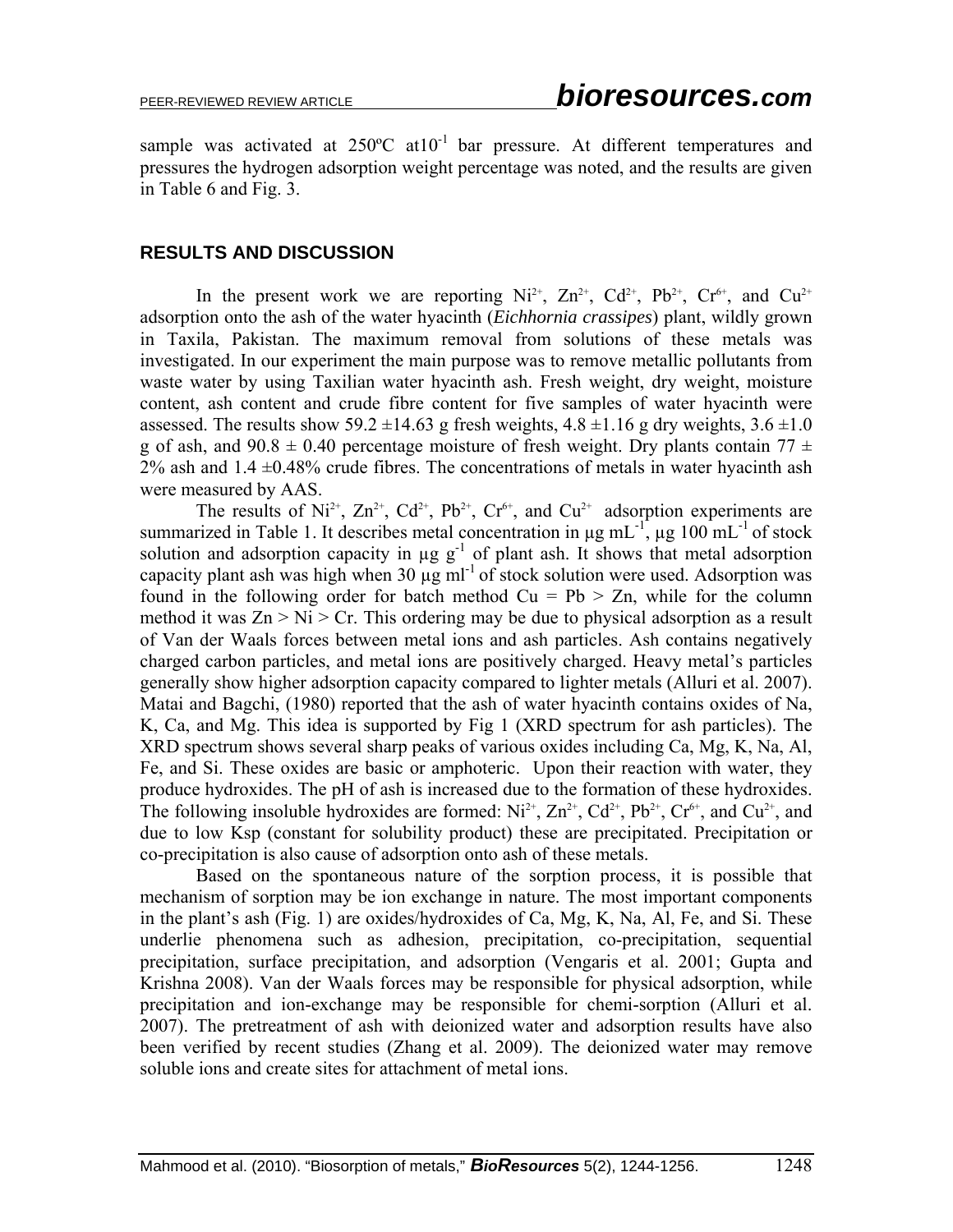**Table 1.** Metal Concentration in µg mL<sup>-1</sup>, µg 100 mL<sup>-1</sup>of Given Solutions and Adsorption Capacity in  $\mu$ g g<sup>-1</sup> of Plant Ash

| Metal<br>Conc. in<br>$\mu$ g mL $^{-1}$<br>solution | Metal<br>Conc. in<br>μg<br>$100mL^{-1}$<br>solution | Lead  | Chromium | Zinc     | Cadmium  | Copper   | Nickel   |
|-----------------------------------------------------|-----------------------------------------------------|-------|----------|----------|----------|----------|----------|
| 0                                                   | 0                                                   | 0     | $\Omega$ | $\Omega$ | $\Omega$ | $\Omega$ | $\Omega$ |
| 5                                                   | 500                                                 | 4.7   | 4.01     | 4.90     | 4.99     | 4.95     | 4.63     |
| 10                                                  | 1000                                                | 9.8   | 9        | 9.91     | 9.95     | 9.93     | 9.78     |
| 15                                                  | 1500                                                | 14.73 | 13.69    | 14.91    | 14.66    | 14.89    | 14.70    |
| 20                                                  | 2000                                                | 19.7  | 17.30    | 19.92    | 19.34    | 19.87    | 19.69    |
| 25                                                  | 2500                                                | 24.84 | 21       | 24.93    | 23.95    | 24.87    | 24.77    |
| 30                                                  | 3000                                                | 29.83 | 24       | 29.94    | 28.41    | 29.83    | 29.79    |



**Figure 1.** XRD spectrum for ash particles

 The bioadsorption factor (BAF) and biodesorption factor (BDF) are very important terms in metal sorption and desorption studies (Tables 2, 3, 4, and 5). We calculated both factors for water hyacinth's ash, as described by Sanchez-Galvan et al. (2008). The BAF increased for Pb<sup>2+</sup>,  $\text{Zn}^{2+}$ ,  $\text{Cu}^{2+}$ , and Ni<sup>2+</sup>, decreased for Cd<sup>2+</sup>, and it was variable for  $Cr^{6+}$ . The BDF increased for  $Cr^{6+}$ ,  $Zn^{2+}$ , and  $Cd^{2+}$ , while it decreased for  $Pb^{2+}$ ,  $Cu^{2+}$ , and Ni<sup>2+</sup>. The increases in BAF may be due to low  $K_{sp}$ , while the decrease in BAF is may be due to high Ksp of oxides and hydroxides. The increase in BDF may be due to high  $K_{sp}$  while decrease in BDF may be due to low  $K_{sp}$  of metal nitrates.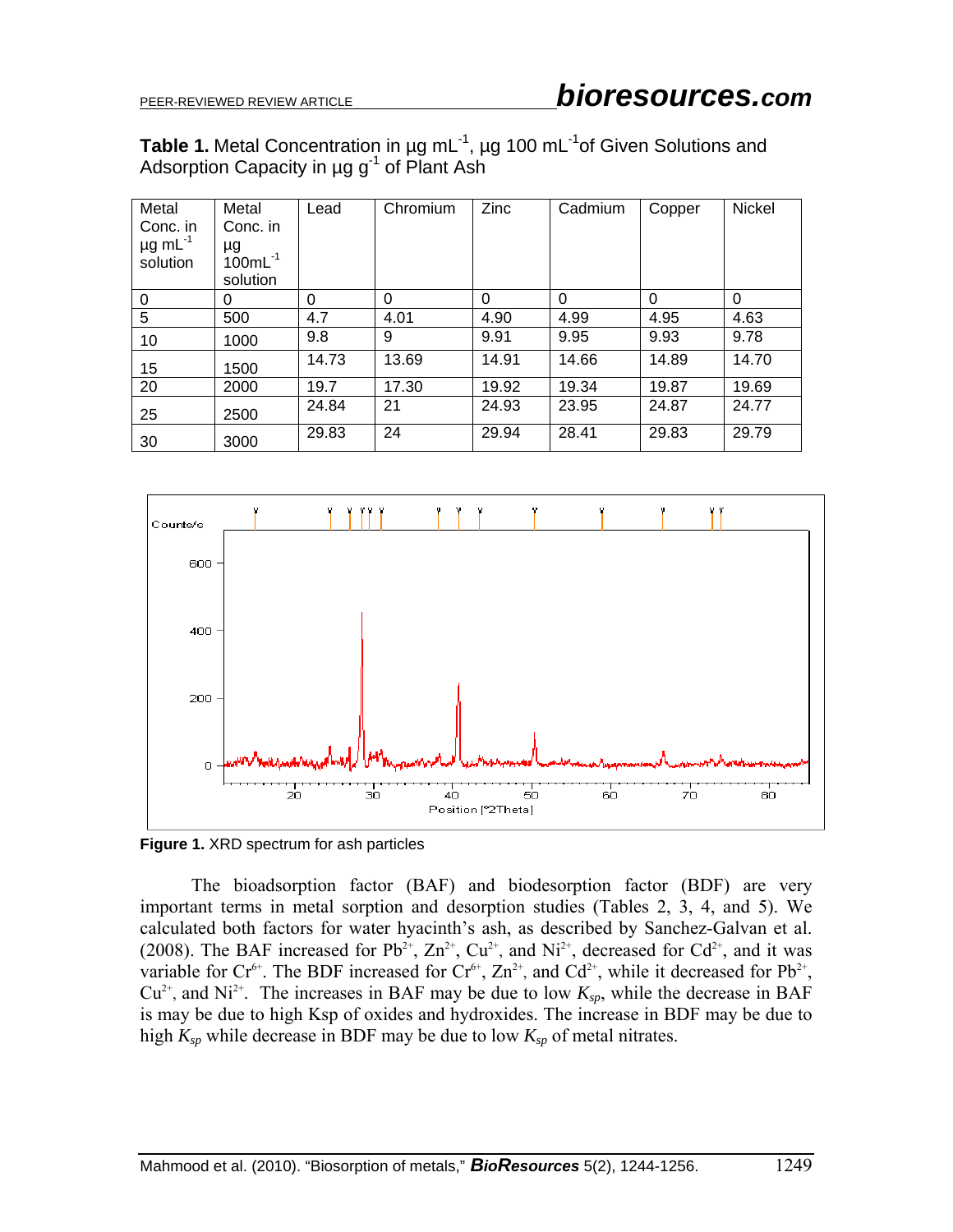| Lead  | Chromium | Zinc  | Cadmium | Copper | Nickel |
|-------|----------|-------|---------|--------|--------|
|       |          |       |         |        |        |
| 0.94  | 0.802    | 0.98  | 0.998   | 0.9900 | 0926   |
| 0.98  | 0.900    | 0.991 | 0.995   | 0.9930 | 0.978  |
| 0.982 | 0.912    | 0.994 | 0.977   | 0.9926 | 0.983  |
| 0.985 | 0.865    | 0.996 | 0.967   | 0.9935 | 0.984  |
| 0.993 | 0.840    | 0.997 | 0.958   | 0.9948 | 0.990  |
| 0.994 | 0.800    | 0.998 | 0.947   | 0.9943 | 0.993  |

#### **Table 2.** Metal Biosorption Factor of Plant Ash

 Figure 2 shows that due to adsorption, pH values were increased. The order of increase in pH was  $Cd > Cu > Pb > Cr > Ni > Zn$ . This increase is due to oxides/hydroxides in ash (as shown in Fig. 1 by XRD spectrum) of various elements (Matai and Bagchi 1980). The Cd<sup>2+</sup>, Cu<sup>2+</sup>, Pb<sup>2+</sup>, Cr<sup>6+</sup>, Ni<sup>2+</sup>, and Zn<sup>2+</sup> react with water to produce hydroxides. The hydroxides and oxides are responsible for this increase in adsorption, as described by previous studies (Park et al. 1995; Tamura et al. 1996).



**Figure 2.** Increase in pH due to adsorption

Tables 3, 4 and 5 show the desorption capacity of metal and BDF. The metal desorption by  $HNO<sub>3</sub>$  was low as compared to metal adsorption. This desorption was sufficient to recover these metals for reuse. For the batch method the order of desorption capacity in  $\mu$ g metal g<sup>-1</sup> of ash was Cd > Cu > Pb, while for the column method it was Zn  $> Cr > Ni$ . These results show that this technique is very useful for the recovery of these metals when present in the range of  $5-30 \mu g \text{ mL}^{-1}$  in metal-polluted water.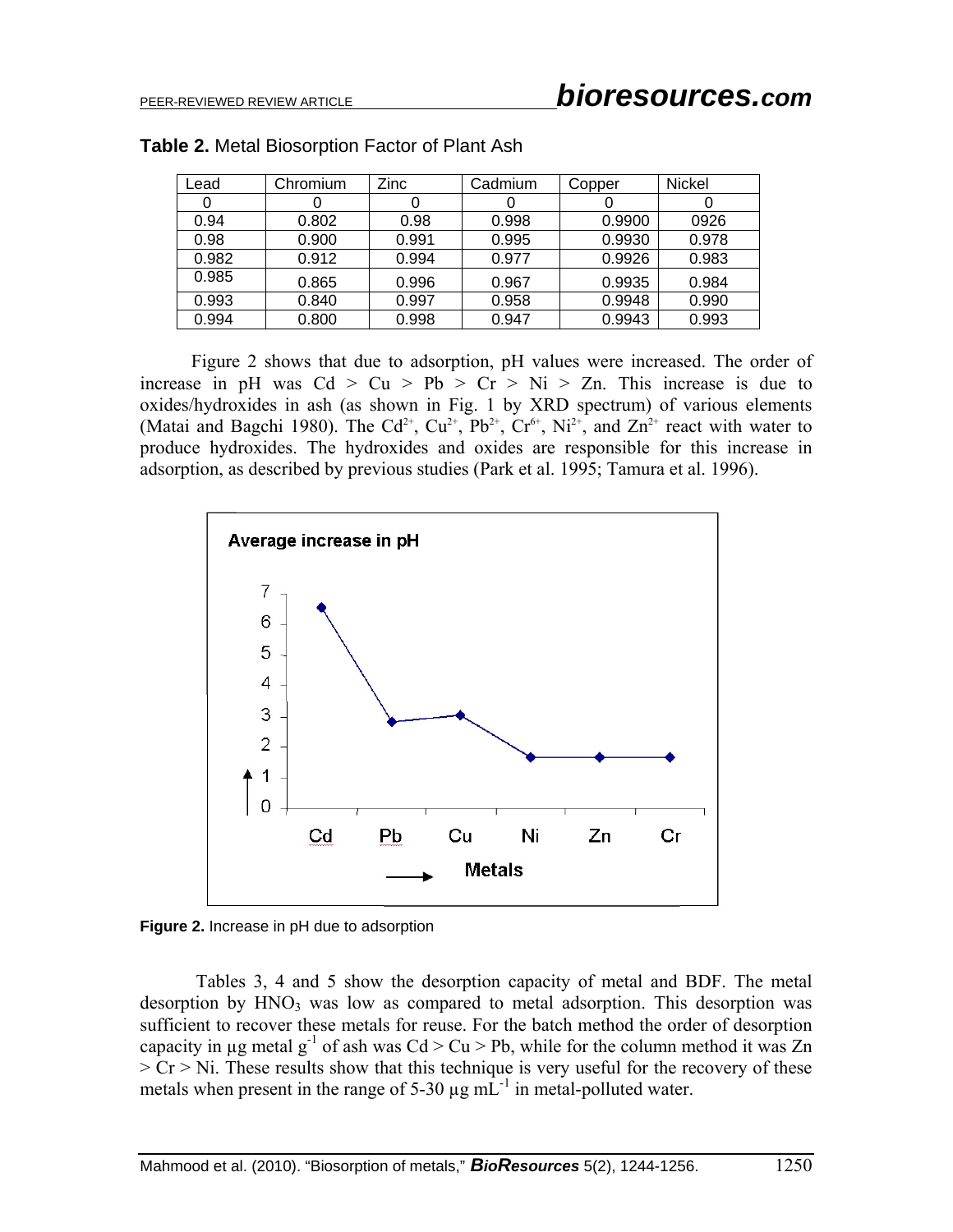**Table 3.** Adsorbed Pb & Cr in  $\mu$ g g<sup>-1</sup> of Plant Ash, Pb and Cr Desorption in  $\mu$ g g<sup>-1</sup> of Plant Ash and Biodesorption Factor of Pb and Cr

| Adsorbed<br>lead<br>onto ash in<br>$\mu$ gg <sup>-1</sup> | Desorbed<br>lead in<br>$\mu$ gg <sup>-1</sup><br>of ash | Biodesorption<br>factor of lead | Adsorbed<br>chromium<br>onto ash in<br>µgg <sup>-1</sup> | Desorbed<br>chromium<br>in $\mu$ gg <sup>-1</sup><br>of ash | Biodesorption<br>factor of<br>chromium |
|-----------------------------------------------------------|---------------------------------------------------------|---------------------------------|----------------------------------------------------------|-------------------------------------------------------------|----------------------------------------|
| 0                                                         | $\Omega$                                                | 0                               | $\Omega$                                                 | 0                                                           | 0                                      |
| 4.7                                                       | 4.619                                                   | 0.982                           | 4.01                                                     | 0.99                                                        | 0.246                                  |
| 9.8                                                       | 7.28                                                    | 0.742                           | 9                                                        | 2.49                                                        | 0.276                                  |
| 14.73                                                     | 10.61                                                   | 0.720                           | 13.69                                                    | 3.89                                                        | 0.284                                  |
| 19.7                                                      | 12.75                                                   | 0.647                           | 17.3                                                     | 5.55                                                        | 0.320                                  |
| 24.84                                                     | 15.37                                                   | 0.618                           | 21                                                       | 8.57                                                        | 0.408                                  |
| 29.83                                                     | 18.10                                                   | 0.606                           | 24                                                       | 9.99                                                        | 0.416                                  |

In the process of desorption these metals react with  $3M HNO<sub>3</sub>$  forming nitrates, which are soluble in acidic aqueous media. So these are desorbed and leached from the substrate surfaces. The differences in desorption capacity and BDF are due to variation in *Ksp* of nitrates (Fridenberg, 1974). According to Ahalya et al. (2003) adsorption and desorption can be explained in terms of the following simplifying assumptions:

- Metal ions are chemically adsorbed at a fixed number of well defined sites.
- Each site can hold only one ion.
- All sites are energetically equivalent.
- There is no interaction between the ions.

 When the initial metal concentration rises, adsorption increases as long as the binding sites are not saturated. The linearized Langmuir isotherm allows the calculation of adsorption capacities and the Langmuir constants. The concentration of both the metal ions and the biosorbent are a significant factor to be considered for effective biosorption. The concentrations determine the sorbent/sorbate equilibrium of the system. The rate of adsorption is a function of the initial concentration of ions (Ahalya et al. 2005).

Table 4. Adsorbed Zn & Cd in µg g<sup>-1</sup> of Plant Ash, Zn and Cd Desorption in µg g<sup>-1</sup> <sup>1</sup> of Plant Ash and Biodesorption Factor of Zn and Cd

| Adsorbed<br>zinc<br>onto ash in<br>$\mu$ gg $^{-1}$ | Desorbed<br>zinc in<br>$\mu$ gg <sup>-1</sup><br>of ash | Biodesorption<br>factor of zinc | Adsorbed<br>cadmium<br>onto ash in<br>$\mu$ gg <sup>-1</sup> | Desorbed<br>cadmium<br>in $\mu$ gg <sup>-1</sup><br>of ash | Biodesorption<br>factor of<br>cadmium |
|-----------------------------------------------------|---------------------------------------------------------|---------------------------------|--------------------------------------------------------------|------------------------------------------------------------|---------------------------------------|
| $\Omega$                                            | 0                                                       | 0                               | 0                                                            | $\Omega$                                                   | 0.700                                 |
| 4.90                                                | 1.19                                                    | 0.242                           | 4.99                                                         | 3.99                                                       | 0.799                                 |
| 9.91                                                | 2.59                                                    | 0.261                           | 9.95                                                         | 8.97                                                       | 0.901                                 |
| 14.91                                               | 5.12                                                    | 0.343                           | 14.66                                                        | 13.66                                                      | 0.931                                 |
| 19.92                                               | 6.99                                                    | 0.350                           | 19.34                                                        | 18.41                                                      | 0.951                                 |
| 24.93                                               | 8.99                                                    | 0.360                           | 23.95                                                        | 23.03                                                      | 0.961                                 |
| 29.94                                               | 11.99                                                   | 0.400                           | 28.41                                                        | 27.54                                                      | 0.969                                 |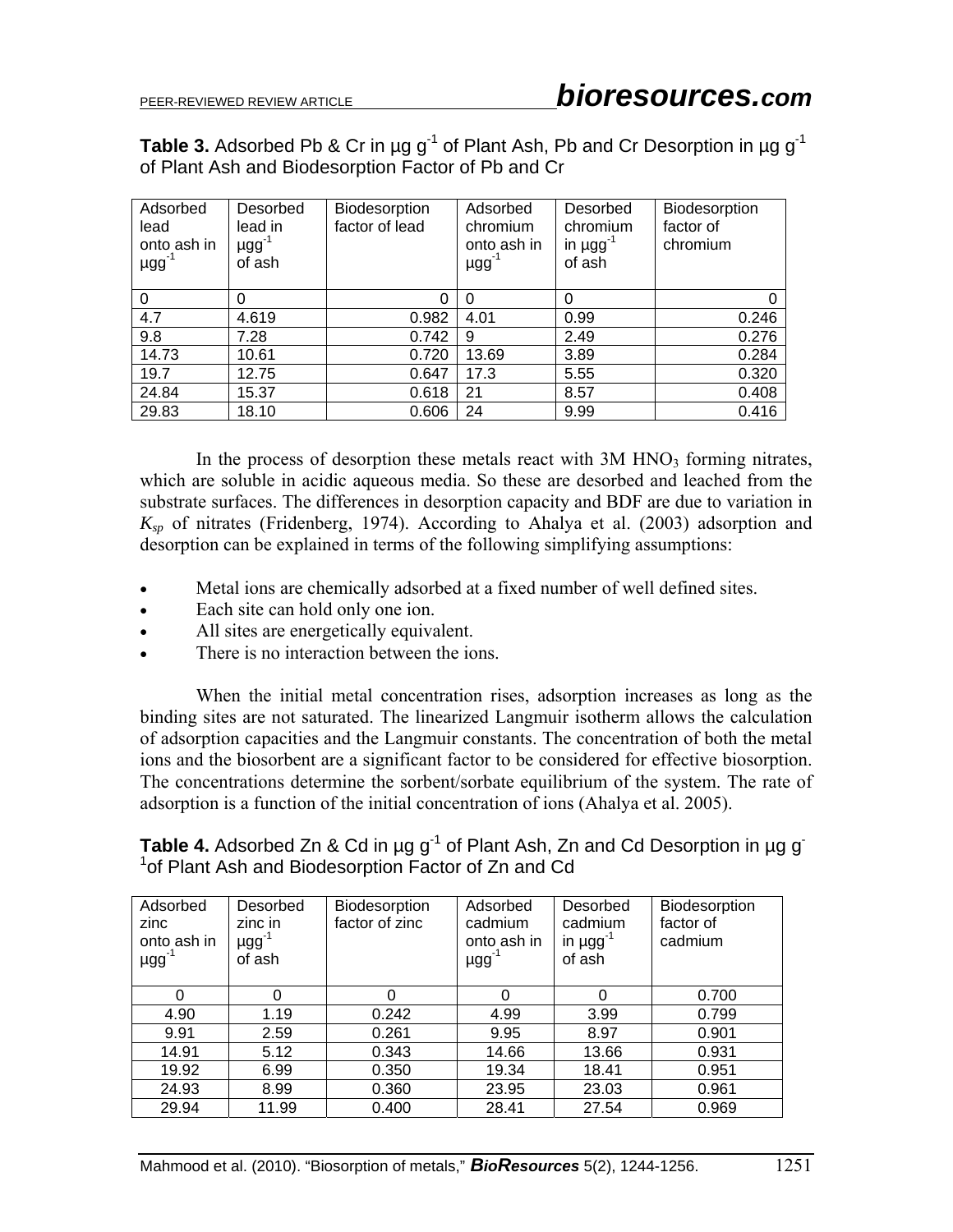**Table 5.** Adsorbed Cu and Ni in µg g<sup>-1</sup> of Plant Ash, Cu and Ni Desorption in µg per g of Plant Ash and Biodesorption Factor of Cu and Ni

| Adsorbed<br>copper<br>onto ash in<br>$\mu$ gg <sup>-1</sup> | Desorbed<br>copper in<br>$\mu$ gg <sup>-1</sup><br>of ash | Biodesorption<br>factor of copper | Adsorbed<br>nickel onto<br>ash in<br>$\mu$ gg <sup>-1</sup> | Desorbed<br>nickel in<br>$\mu$ gg <sup>-1</sup><br>of ash | Biodesorption<br>factor of nickel |
|-------------------------------------------------------------|-----------------------------------------------------------|-----------------------------------|-------------------------------------------------------------|-----------------------------------------------------------|-----------------------------------|
|                                                             | 0                                                         | 0                                 |                                                             | 0                                                         |                                   |
| 4.95                                                        | 3.89                                                      | 0.785                             | 4.63                                                        | 0.99                                                      | 0.213                             |
| 9.93                                                        | 7.59                                                      | 0.764                             | 9.78                                                        | 2.05                                                      | 0.209                             |
| 14.89                                                       | 11.29                                                     | 0.758                             | 14.7                                                        | 2.49                                                      | 0.169                             |
| 19.87                                                       | 14.49                                                     | 0.729                             | 19.69                                                       | 2.79                                                      | 0.141                             |
| 24.87                                                       | 17.71                                                     | 0.712                             | 24.77                                                       | 3.39                                                      | 0.136                             |
| 29.83                                                       | 21.09                                                     | 0.707                             | 29.79                                                       | 3.71                                                      | 0.124                             |

Hydrogen adsorption was studied with a Sievert'z type apparatus, which was calibrated with reference to the ideal gas law, using home-made software. The ash of water hyacinth is an adsorbent for hydrogen. The hydrogen adsorption capacity was found to increase with pressure and temperature as shown in Table 6 and Fig. 3. The trend of increase in  $H_2$  adsorption with changes in temperature and pressure verifies the findings of Checchetto et al. (2004).

| Temperature    | Pressure in bar | Hydrogen adsorption weight % |
|----------------|-----------------|------------------------------|
| $27^{\circ}$ C | 0.5             | 0.073%                       |
|                | 1.0             | 0.082%                       |
|                | 1.5             | 0.089%                       |
|                | 2.0             | 0.097%                       |
|                | 2.5             | 0.097%                       |
|                |                 |                              |
| $50^{\circ}$ C | 0.5             | 0.23%                        |
|                | 1.0             | 0.291%                       |
|                | 1.5             | 0.312%                       |
|                | 2.0             | 0.321%                       |
|                | 2.5             | 0.327%                       |
|                |                 |                              |
| 100°C          | 0.5             | 0.271%                       |
|                | 1.0             | 0.311%                       |
|                | 1.5             | 0.341%                       |
|                | 2.0             | 0.393%                       |
|                | 2.5             | 0.393%                       |
|                |                 |                              |
| 150°C          | 0.5             | 0.291%                       |
|                | 1.0             | 0.334%                       |
|                | 1.5             | 0.393%                       |
|                | 2.0             | 0.413%                       |
|                | 2.5             | 0.417%                       |
|                |                 |                              |

**Table 6.** Hydrogen Adsorption Weight % at Different Temperatures and Pressure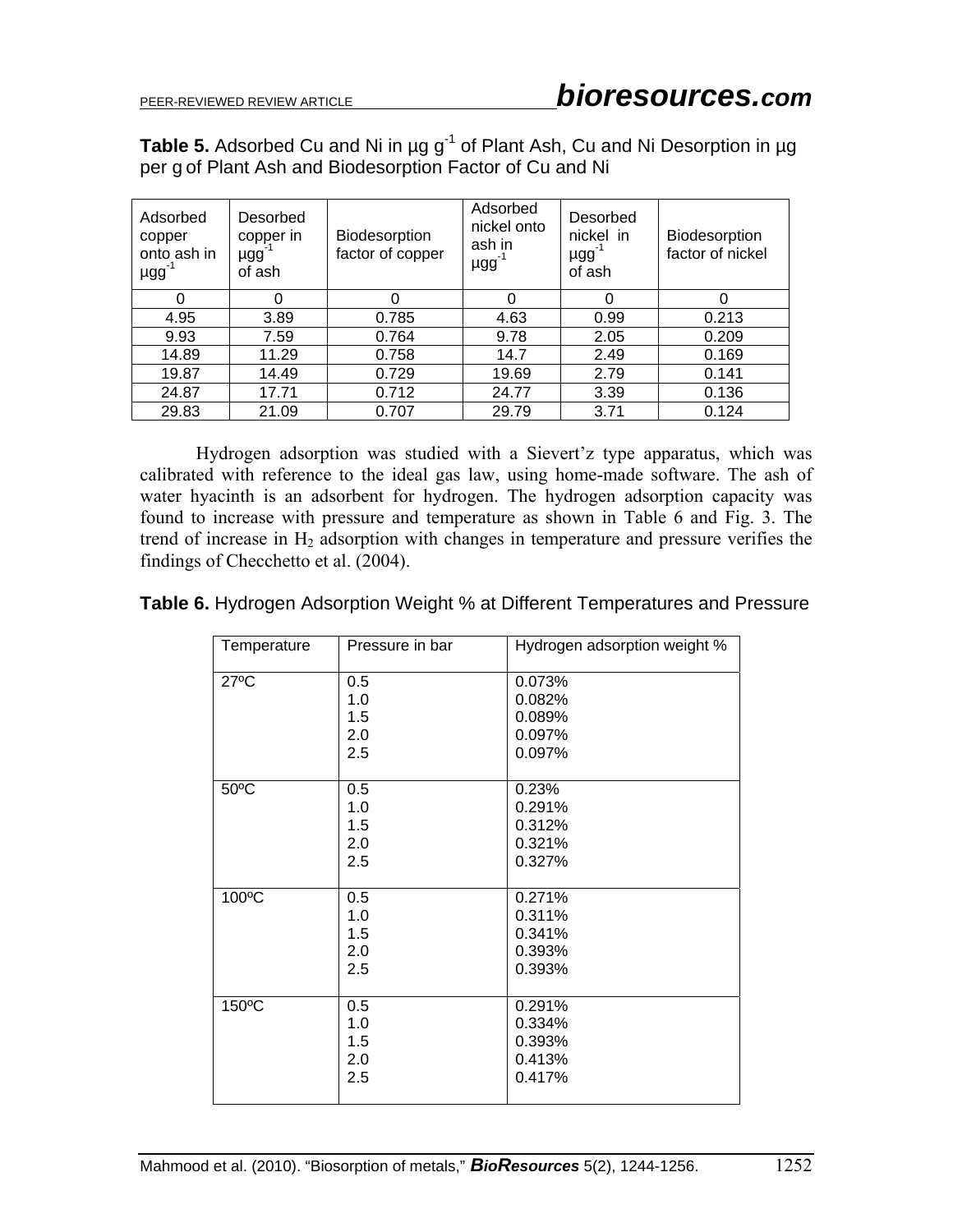

**Figure 3.** Hydrogen adsorption vs. pressure (At different temperatures**)** 

 In view of the foregoing results, the ash of water hyacinth (*Eichhornia crassipes*) can be said to satisfy the criteria for a hyperaccumulator of  $Pb^{2+}$ ,  $Zn^{2+}$ ,  $Cu^{2+}$ ,  $Cr^{6+}$ ,  $Zn^{2+}$ , and  $Ni<sup>2+</sup>$ . The BAF and BDF correspond to the levels shown by Sanchez-Galvan et al. (2008). Hydrogen adsorption experiment showed significant storage capacity. Desorption experiments demonstrated the recovery of  $Pb^{2+}$ ,  $Zn^{2+}$ ,  $Cu^{2+}$ ,  $Cr^{6+}$ ,  $Zn^{2+}$ , and  $Ni^{2+}$  from industrial waste water.

### **CONCLUSIONS**

 This study showed that the ash of water hyacinth offers several advantages including cost effectiveness, high efficiency, minimization of chemical/biological sludge, and regeneration of biosorbent with possibility of metal recovery. The adsorption capacity of *E. crassipes* ash to metals is more than that of other plant materials. In countries where there is a rush for rapid industrial development coupled with lack of awareness about metal toxicity there is an urgent need for developing an economical and eco-friendly technology that satisfies demands for waste water remediation when other conventional methods fail. Biosorption and desorption by the ash of water hyacinth is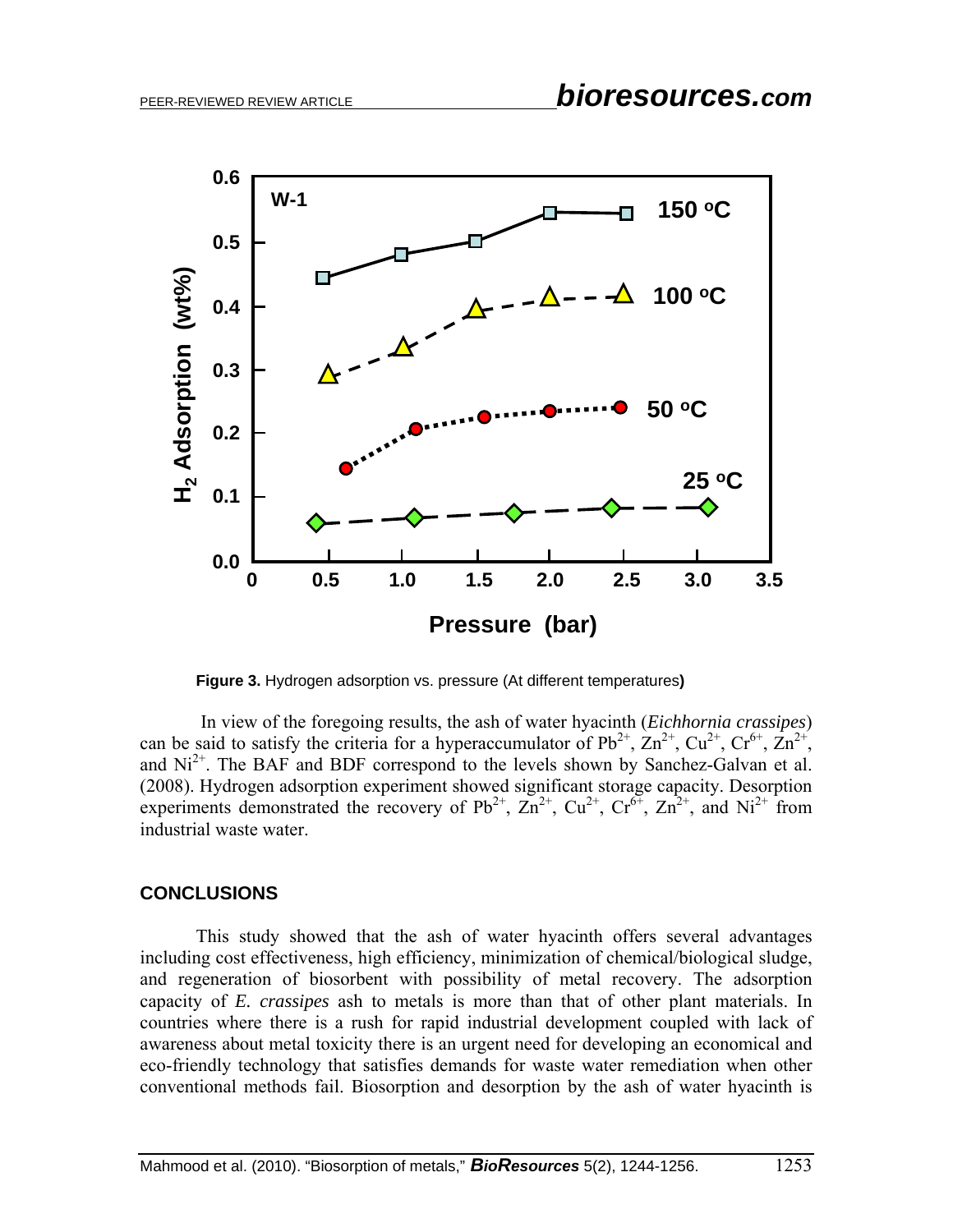technique can be used for removal and recovery of metal pollutants from water. The hydrogen adsorption by ash shows its potential for use in fuel cells.

# **ACKNOWLEDGMENTS**

 The authors acknowledge the services of Mr. M. Javed of CTD and Prof. Dr. Khalid Saifullah Khan of Arid Agriculture University Rawalpindi, Pakistan for their help and guidance.

# **REFERENCES CITED**

- Abdelwahab, O., El Sikaily, A., Khalid, A., and El Nemr, A. (2007). "Mass-transfer processes of chromium (VI) adsorption onto guava seeds," *Chem. and Ecol.* 23, 73- 85.
- Ahalya, N., Kanamadi, R. D., and Ramachandra, T. V. (2005). "Biosorption of chromium (VI) from aqueous solutions by the husk of Bengal gram (*Cicer arientinum*)," *Electron. J. Biotechnol.* 8 Valparaíso dic.
- Ahalya, N., Ramachandra, T. V., and Kanamadi, R. D. (2003). ''Biosorption of heavy metals*," Res. J. Chem. Environ*. 7, 71-78.
- Ahluwalia, S. S., and Goyal, D., (2005). "Removal of heavy metals by waste tea leaves from aqueous solution," *Eng. Life Sci*. 5, 158-162.
- Alluri, H. K., Ronda, S. R., Settalluri, V. S., Singh, J., Suryanarayana, B., and Venkateshwar, P. (2007). "Review. Biosorption: An eco-friendly alternative for heavy metal removal," *African Journal of Biotechnology* 6(25), 2924-2931.
- Badr-uz-Zaman, Ali, A., Salim, M., and Niazi, B. H. (2002). "Role of sulphur for Potassium/Sodium ratio in sunflower under saline conditions," *Hallia* 25, 69-78.
- Checchetto, R., Trettel, G., and Miotello, A. (2004). "Sievert-type apparatus for the study of hydrogen storage in solids," *Meas. Sci. Technol*. 15, 127-130.
- Dakiky, M., Khamis, M., Manassra, A., Mereb, M., (2002). ''Selective adsorption of chromium (VI) in industrial wastewater using low cost abundantly available adsorbents,'' *Adv. Environ. Res.* 6, 533-540.
- El-Gendy, A. S. (2008). "Modeling of heavy metals removal from municipal landfill leachate using living biomass of water hyacinth," *Int. J Phytoremed.* 10(1), 14-30.
- Fridenberg, E. (1974). *Laboratory Experiments in General Chemistry (Semimicro Method*), 1<sup>st</sup> Edn., Mir publisher, Moscow, Russian Edn. Moscow, USSR, 359-363.
- Gupta, S. S., and Bhattacharyya K. G. (2008). "Immobilization of Pb(II), Cd(II) and Ni(II) ions on kaolinite and montmorillonite surfaces from aqueous medium," *J. Environ. Manag*. 87(1), 46-58.
- Hasan, S. H., Talat, M., and Rai, S. (2007). "Sorption of cadmium and zinc from aqueous solutions by water hyacinth *(Eichhornia crassipes)*," *Bioresour. Technol.* 98, 918- 928.
- Hasany, S. M., Shamsi, A. M., and Rauf, M. A. (1997). "Sorption of selenium at millimolar levels onto hydrous titanium oxide from aqueous solutions using radiotracer technique," *App. Radiat. Isot*. 48, 595-600.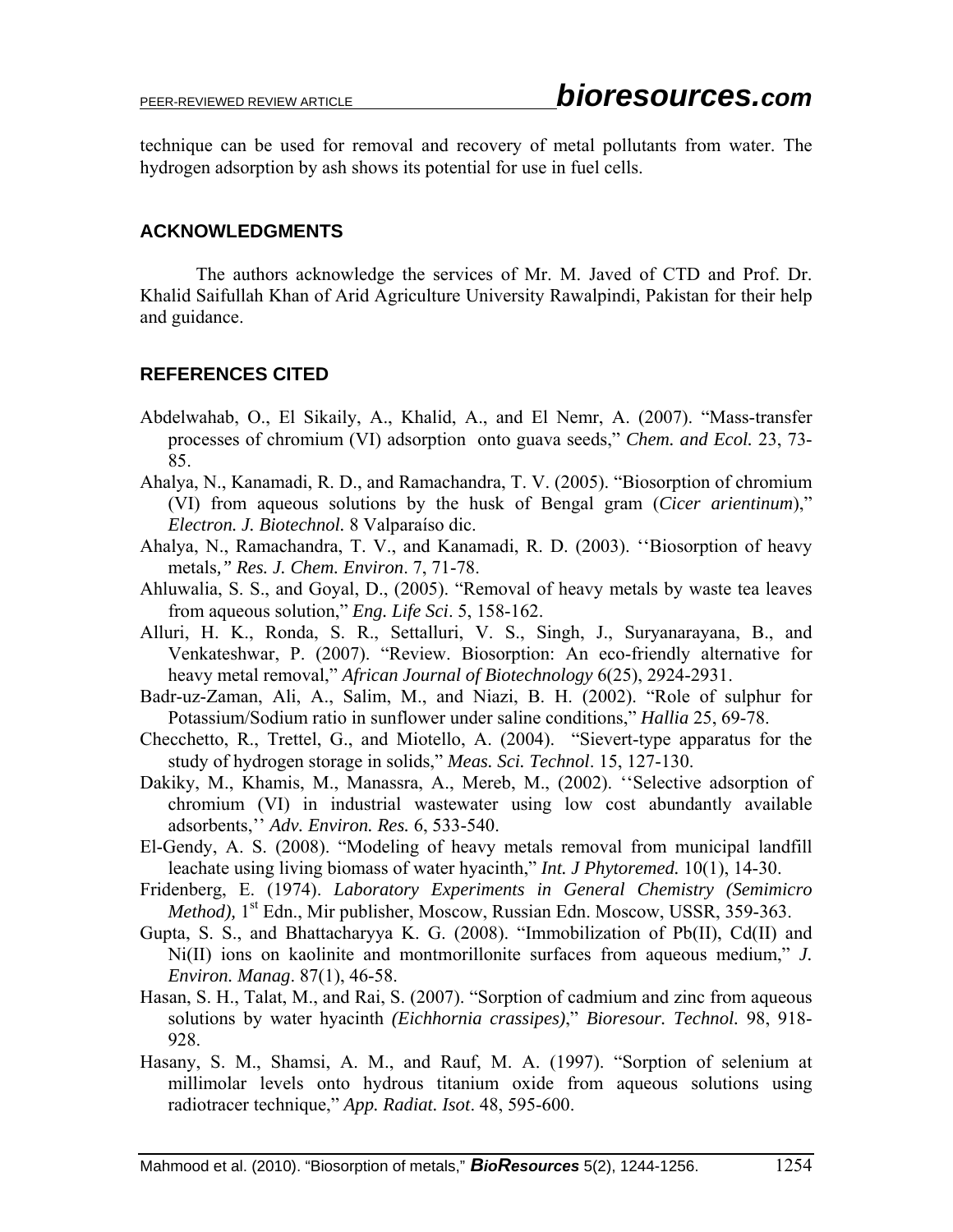- Jeffery, G. H., Bassett, J., Medham, J., and Denney, R. C. (1989). *In Vogel's Textbook of Quantitative Chemical Anal., English Lang. Book Soc.*/Longman Bath press Ltd., 5<sup>th</sup> Edn., 802, 812-813.
- Karkhanis, M., Jadia, C., and Fulekar, M. H., (2006). "Rhizofiltration of heavy metals from coal ash leachate," *Water Environ. Poll*. 3, 91-94.
- Matai, S., and Bagchi, D. K. (1980). "Water hyacinth: A plant with prolific bioproductivity and photosynthesis," *In: Gnanam, A., Krishnaswamy, S., and Kahn, J.S. (eds.), Proc. Internat. Symp. on Biol. Applications of Solar Energy.* MacMillan Co. of India, Madras, India, 1980, 144-113.
- Niarari, M. S., Davar, F., Mazaherim, M., and Shaterian, M. (2007). "Preparation of cobalt nanoparticles from [bis (salicylidene) cobalt (II)]-oleylamine complex by thermal decomposition," *J. Magnetism Magnet. Mater*. 320, 575-578.
- Paknikar, K. M., Pethkar, A. V., and Puranik, P. R. (2003). "Bioremediation of metalliferous wastes and products using Inactivated Microbial Biomass," *Indian J. Biotechnol*. 2, 426-443.
- Park, J., and Regalbuto, J. R. (1995). "A Simple, accurate determination of oxide PZC and the strong buffering effect of oxide surfaces at incipient wetness," *J. Coll. Interface Sci*. 175(1), 239-252.
- Rauf, N., Ikram, M., and Tahir, S. S. (1999). "Adsorption studies of Cu (II) from aqueous/acidic solution onto bentonite," *Ads. Sci. Tech*. 17, 431-440.
- Ryan, J., Estefan, G., and Rashid, A. (2001). *Soil and Plant analysis Laboratory Manual,* (2<sup>nd</sup> ed.), International Center for Agricultural Research in the Dry Areas, Aleppo, Syeria, 5-141.
- Regine, H. S. F., and Volesky, B. (2000). "Biosorption: A solution to pollution," *Int. Microbiol*., 3, 17-24.
- Sanchez-Galvan, G., Monroy, O., Gomez, J., and Olguin, E. J. (2008). "Assessment of hyperaccumulating lead capacity of *Salvinia minima* using bioadsorption and intracellular accumulation factors," *Water Air Soil Pollut*. 194, 77-90.
- Shawky, S., Geleel, M. A., and Aly, A. (2005). "Sorption of uranium by non-living water hyacinth roots*,*" *J. Radioanalytical and Nucl. Chem*. 365, 81-84.
- Skinner, K., Wright, N., and Porter-Goff, E. (2007). "Mercury uptake and accumulation by four species of aquatic plants," *Environ. Pollut*. 145, 234-237.
- Tamura, H., Katayama, N., and Furuichi, R. (1996). "Modeling of ion-exchange reactions on metal oxides with the Frumkin Isotherm. 1. Acid-Base and charge characteristics of MnO<sub>2</sub>, TiO<sub>2</sub>, Fe<sub>3</sub>O<sub>4</sub>, and Al<sub>2</sub>O<sub>3</sub>. Surfaces and adsorption affinity of alkali metal ions," *Environ. Sci. Technol*. 30(4), 1198-1204.
- Tan, L., Zhu, D., Zhou, W., Mi, W., Ma, L., He, W. (2007). "Preferring cellulose of *Eichhornia crassipes* to prepare xanthogenate to other plant materials and its adsorption properties on copper," *Bioresou*. *Technol.* 99 (2008) 4460-4466.
- Vengris, T., Binkiene, R., and Sveikauskait, A. (2001). "Nickel, copper and zinc removal from waste water by a modified clay sorbent," *Appl. Clay Sci*. 18(3-4), 183-190.